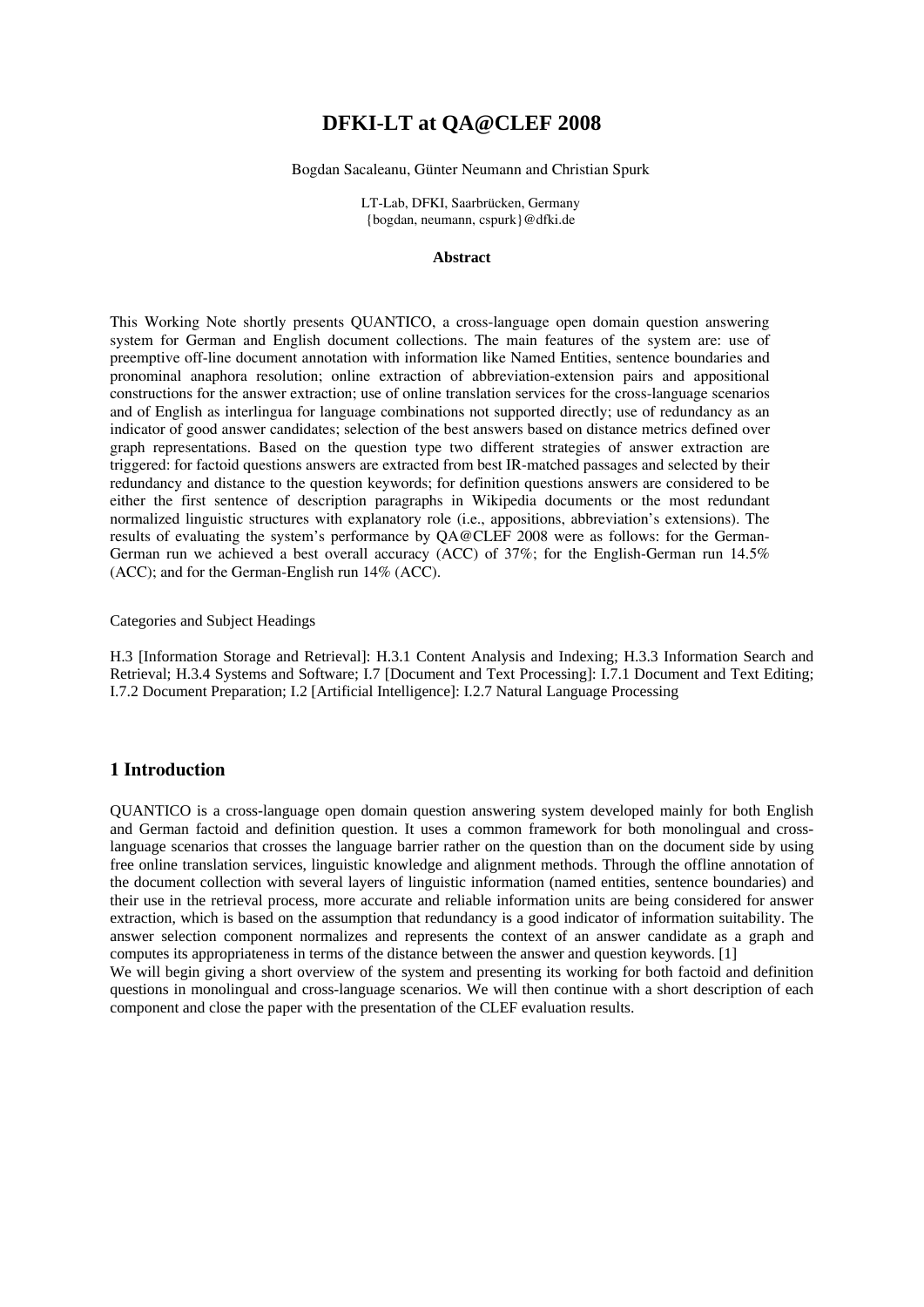

**Figure 1. System Architecture** 

## **2 System Overview**

QUANTICO uses a common framework for both monolingual and cross-language scenarios, with different workflow settings only for the translation component and different configurations of the extraction component for each type of question (definition or factoid).

The topics as provided by the evaluation exercise are first annotated with named entities (NE) and personal pronouns are linked to their NE-references. Every question is then translated into the target language resulting in a set of possible translations, which are individually interpreted. The outcome of the question analysis is ranked according to linguistic well-formedness and its completeness with respect to the query information (question type, question focus, answer–type) and the best alternative is considered for further processing. Passages relevant to this best formal representation of the question are retrieved and possible answer candidates are extracted and ranked based on their redundant occurrence. Finally, the best candidate is chosen as answer according to a distance metric based on features of the question's keywords and potential candidates.

The system is using online translation services (AltaVista<sup>1</sup>, FreeTranslation<sup>2</sup> and VoilaTranslation<sup>3</sup>) for crossing the language barrier from the source language of the question to the target language of the document collection. In case of missing translation services from a language other than English to German, an additional step of translating to English and then to German could be considered, in which case English is used as an Interlingua.

For the *Answer Extraction* component the distinction consists in different methods of computing the clusters of candidate answers (*Group* process): for factoid question, where the candidates are usually named entities or chunks, is based on co-reference (*John* ~ *John Doe*) and stop-word removal (*of death* ~ *death*), while for definition questions, where candidates can vary from chunks to whole sentences, is based on topic similarity (*Italian designer* ~ *the designer of a new clothes collection*).

<u>.</u>

<sup>1</sup> http://babelfish.altavista.com

<sup>2</sup> http:// ets.freetranslation.com

<sup>&</sup>lt;sup>3</sup> http:// trans.voila.fr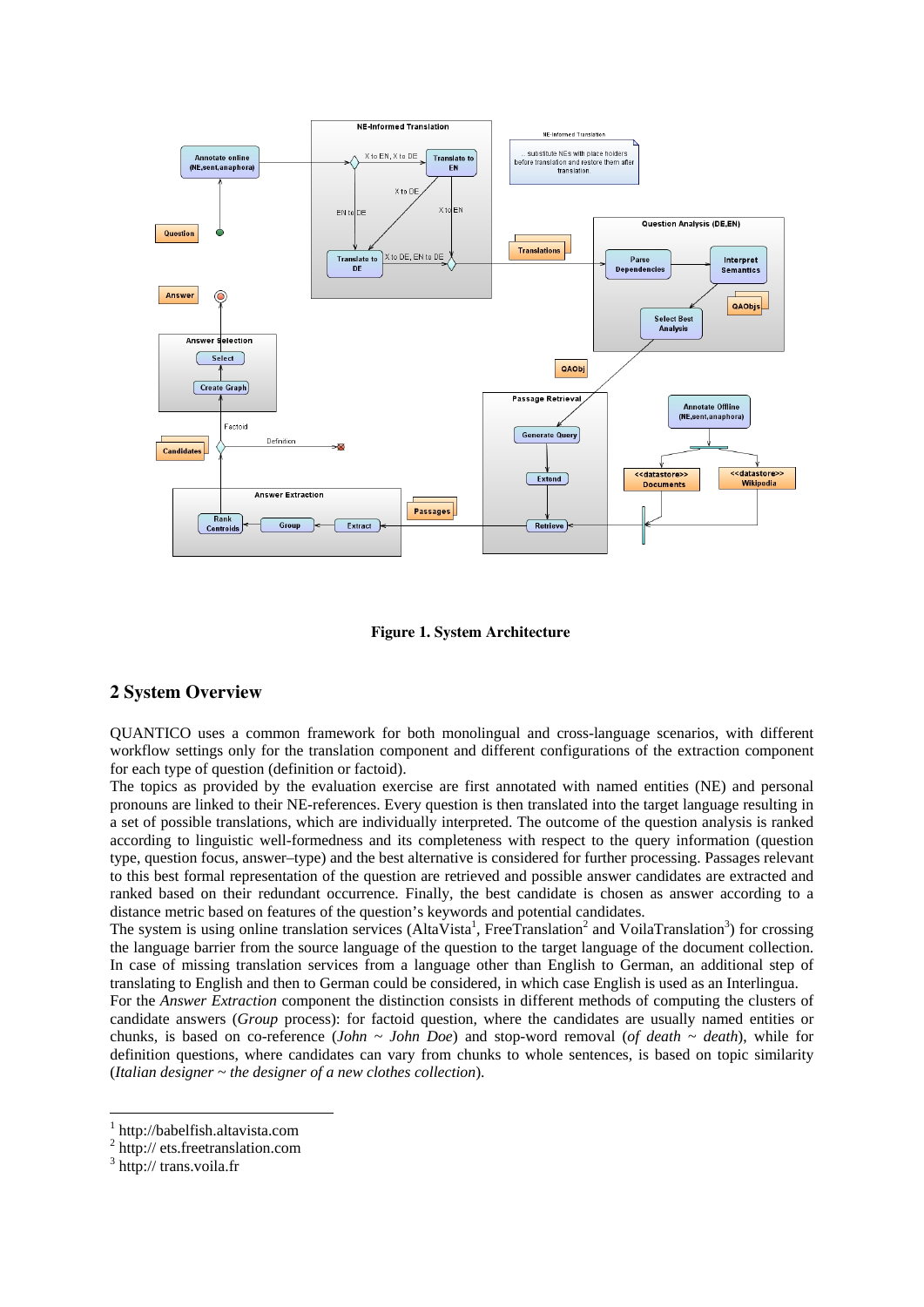# **3 Component Descriptions**

Following is a description of QUANTICO's individual components that have been used in this year's evaluation exercise along with some examples.

## **3.1 NE-Informed Translation**

Since named entities can pose some problems in translation, especially proper names, by being translated when they should not be, the translation component has been developed with a substitution module that replaces some types of named entities with place holders before translating the question. The process is being reversed after translation, resulting in more accurate results. The outcome of this module is highly dependent on the accuracy of the named entity (NE) recognizer, since an inaccurate mark-up of the NE-terms might prevent from translating semantically relevant information.

For the case of inexistent or inaccurate online translation services for pairs of languages like Portuguese to German an Interlingua solution has been approached: that of using English as an intermediate translation and having the question first translated from Portuguese to English and then from English to German.

## **3.2 Question Analysis**

The question parser computes for each question a syntactic dependency tree (which also contains recognized named

entities) and semantic information like question type, the expected answer type, and the question focus, cf. [2] for details. The semantic information is determined on the basis of syntactic constraints applied on relevant NP and VP phrases of the dependency tree (e.g., considering agreement and functional roles), and by taking into account information from two small knowledge bases. They basically perform a mapping from linguistic entities to values of the questions tags, e.g., trigger phrases like *name\_of*, *type\_of*, *abbreviation\_of* or a mapping from lexical elements to expected answer types, like *town*, *person*, *and president*. For German, we additionally perform a *soft retrieval match* to the knowledge bases taking into account on-line compound analysis and stringsimilarity tests. For example, assuming the lexical mapping *Stadt*  $\rightarrow$  *LOCATION* for the lexeme *town*, then automatically we will also map the nominal compounds *Hauptstadt* (capital) and *Großstadt* (large city) to *LOCATION*.

## **3.3 Passage Retrieval**

The preemptive offline document annotation refers to the process of annotating the document collections with information that might be valuable during the retrieval process by increasing the accuracy of the hit list. Since the expected answer type for factoid questions is usually a named entity type, annotating the documents with named entities provides for an additional indexation unit that might help to scale down the range of retrieved passages only to those containing the searched answer type.

The *Generate Query* process mediates between the question analysis result *QAObj* (answer type, focus, keywords) and the search engine serving the retrieval component with information units (passages). The *Generate Query* process builds on an abstract description of the processing method for every type of question to accordingly generate the *IRQuery* to make use of the advanced indexation units. For example given the question "*What is the capital of Germany?*", since named entities were annotated during the offline annotation and used as indexing units, the *Query Generator* adapts the *IRQuery* so as to restrict the search only to those passages having at least two locations: one as the possible answer (*Berlin*) and the other as the question's keyword (*Germany*), as the following example shows:

+text:capital +text:Germany +neTypes:LOCATION +LOCATION:2.

It is often the case that the question has a semantic similarity with the passages containing the answer, but no lexical overlap. For example, for a question like "*Who is the French prime-minister?*", passages containing "*prime-minister X of France*", "*prime-minister X … the Frenchman*" and "*the French leader of the government*" might be relevant for extracting the right answer. The *Extend* process accounts for bridging this gap at the lexical level through look-up of unambiguous resources.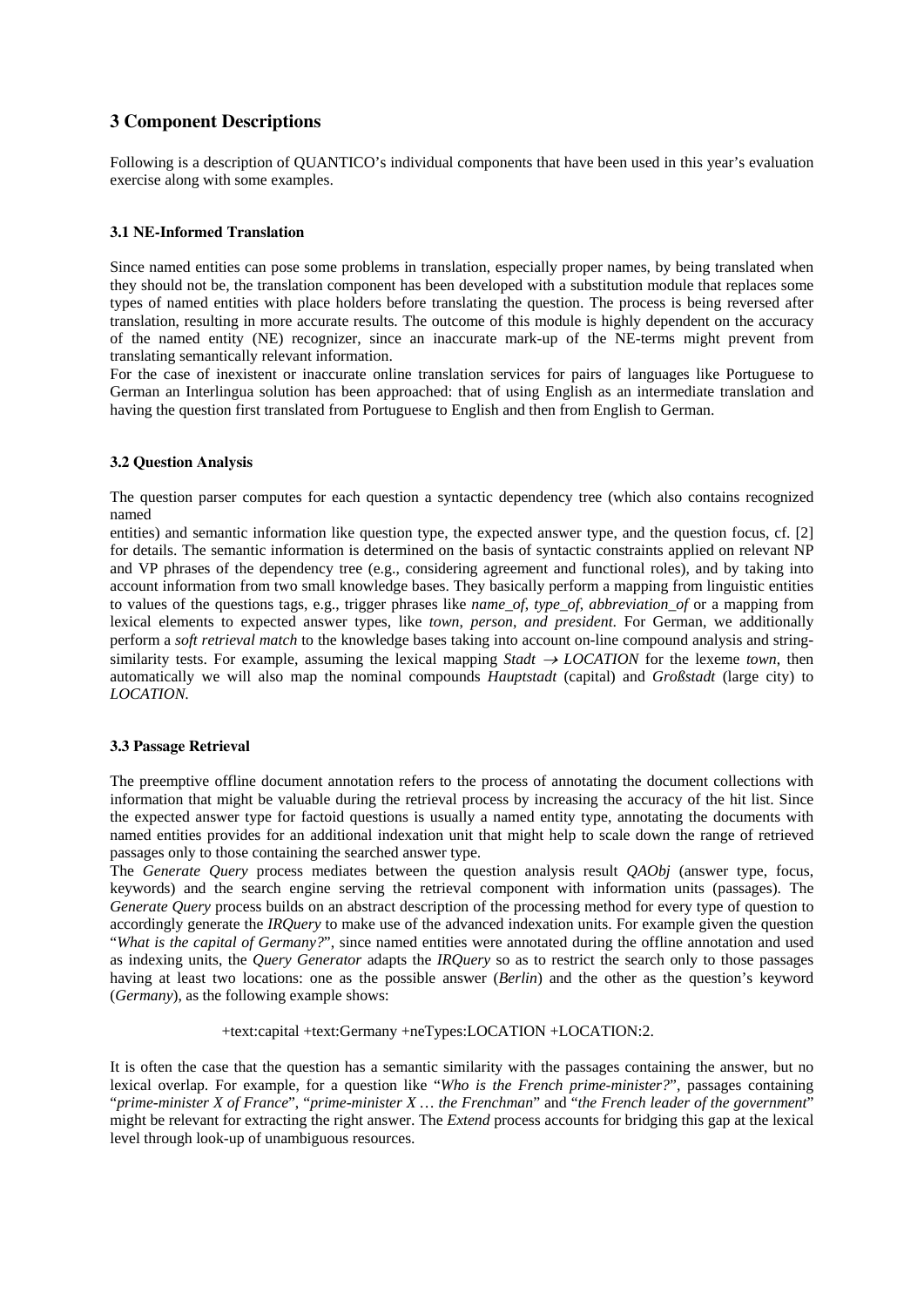### **3.4 Answer Extraction**

The *Answer Extraction* component is based on the assumption that the redundancy of information is a good indicator for its suitability. The different configurations of this component for factoid and definition questions reflect the distinction of the answers being extracted for these two question types: simple chunks (i.e. named entities and basic noun phrases) and complex structures (from phrases through sentences) and their normalization. Based on the control information supplied by the *Interpret Semantics* component (*q-type*), different extraction strategies are being triggered (noun phrases, named entities, definitions) and even refined according to the *a-type* (definition as sentence in case of an OBJECT, definition as complex noun phrase in case of a PERSON).

The *Extract* process for definition questions implies an online extraction of those passage-units only that might bear a resemblance to a definition. Since Wikipedia documents are designed such that the first paragraph offers a description of the subject matter, we consider the first sentence of these paragraphs for further analysis. If the subject matter is not covered by Wikipedia, the extraction of suitable definition passages is attained by matching them against a lexico-syntactic pattern of the form:

#### *<Searched Concept> <definition verb> .+*

whereby *<definition verb*> is defined as a closed list of verbs like "is", "means", "signify", "stand for" and so on.

For factoid questions having named entities or simple noun phrases as expected answer type the *Group* (normalization) process consists in resolving cases of coreference, while for definition questions with complex phrases and sentences as possible answers more advanced methods are being involved. The current procedure for clustering definitions consists in finding out the focus of the explanatory sentence or the head of the considered phrase. Each cluster gets a weight assigned based solely on its size (definition questions) or using additional information like the average of the IR-scores and the document distribution for each of its members (factoid questions).

### **3.5 Answer Selection**

Using the most representative sample (centroid) of the answer candidates' best-weighed clusters, the *Answer Selection* component sorts out a list of top answers based on a distance metric defined over graph representations of the answer's context. The context is first normalized by removing all functional words and then represented as a graph structure. The score of an answer is defined in terms of its distance to the question concepts occurring in its context and the distance among these.

In the context of the participation to CLEF a threshold of five best-weighed clusters has been chosen and all their instances, not only their centroids, have been considered for a thorough selection of the best candidate.

## **4 Evaluation Results**

We participated in three tasks: DE2DE (German to German), EN2DE (English to German) and DE2EN (German to English), with one run submitted for each of the cross-language tasks and two runs for the monolingual one. A description of the achieved results can be seen in Table 1.

| <b>Run ID</b>                        | <b>Right</b> |               | W   | $\overline{\textbf{X}}$ | 1. |
|--------------------------------------|--------------|---------------|-----|-------------------------|----|
|                                      | #            | $\frac{0}{0}$ | #   | #                       | #  |
| $d\mathit{fki}081$ dede <sub>M</sub> | 73           | 36,5          | 119 | 2                       | 6  |
| $d\hat{k}i082$ dede <sub>M</sub>     | 74           | 37            | 120 |                         | 4  |
| $d\hat{k}i081$ ende $_C$             | 29           | 14.5          | 164 | 2                       | 5  |
| dfki081deen                          | 28           | 14            | 164 | 5                       | 3  |

**Table 1. System Performance** 

A preliminary error analysis of the results has uncovered two weak places in our system: